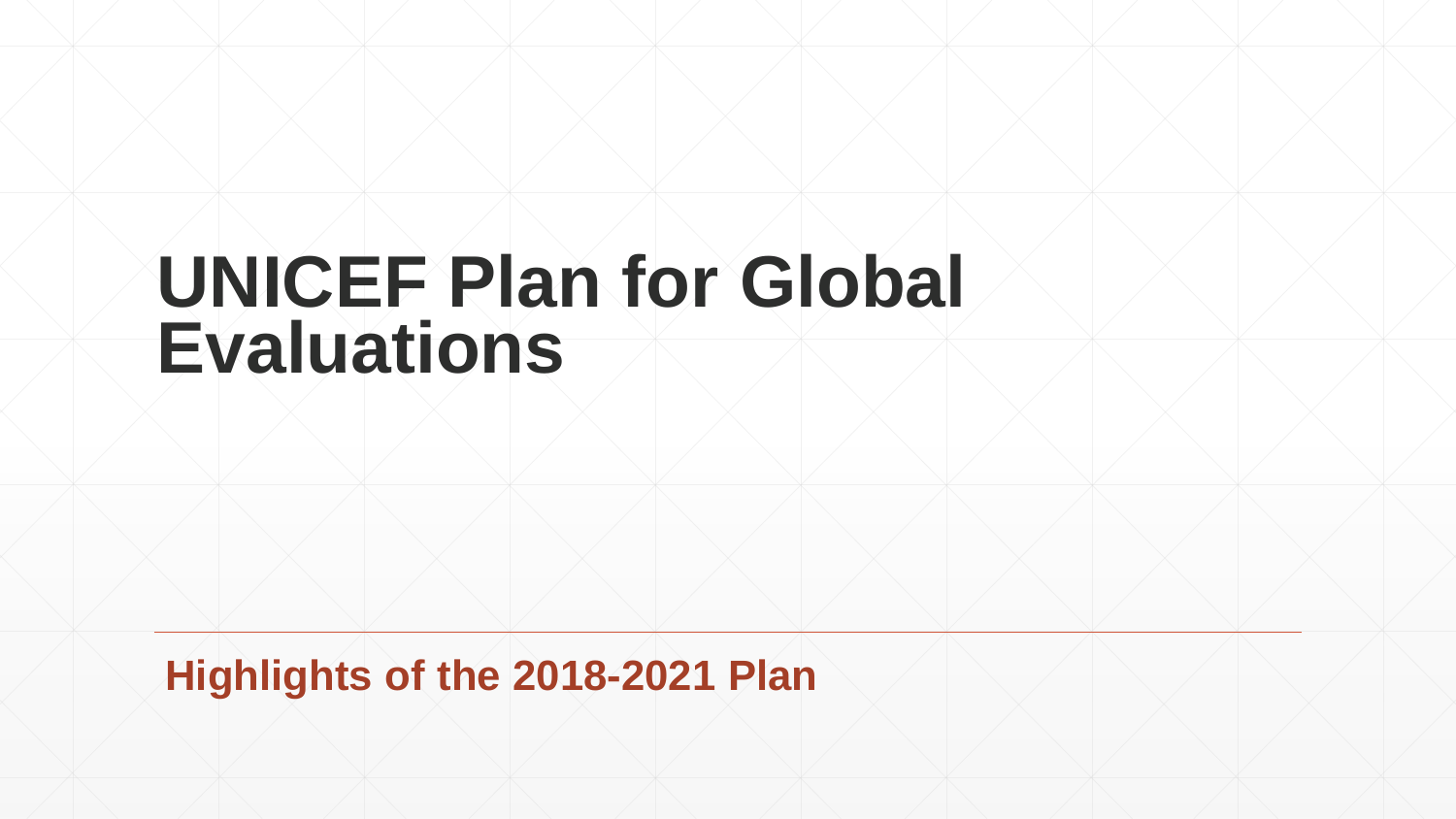#### **The UNICEF PGE 2018-21 contributes to:**

- Deepening organizational **accountability** and **learning** throughout the UNICEF Strategic Plan period, 2018–21.
- Supporting the implementation of key **SDG results**.
- The 2016 **Quadrennial Comprehensive Policy Review** (QCPR) of the United Nations system.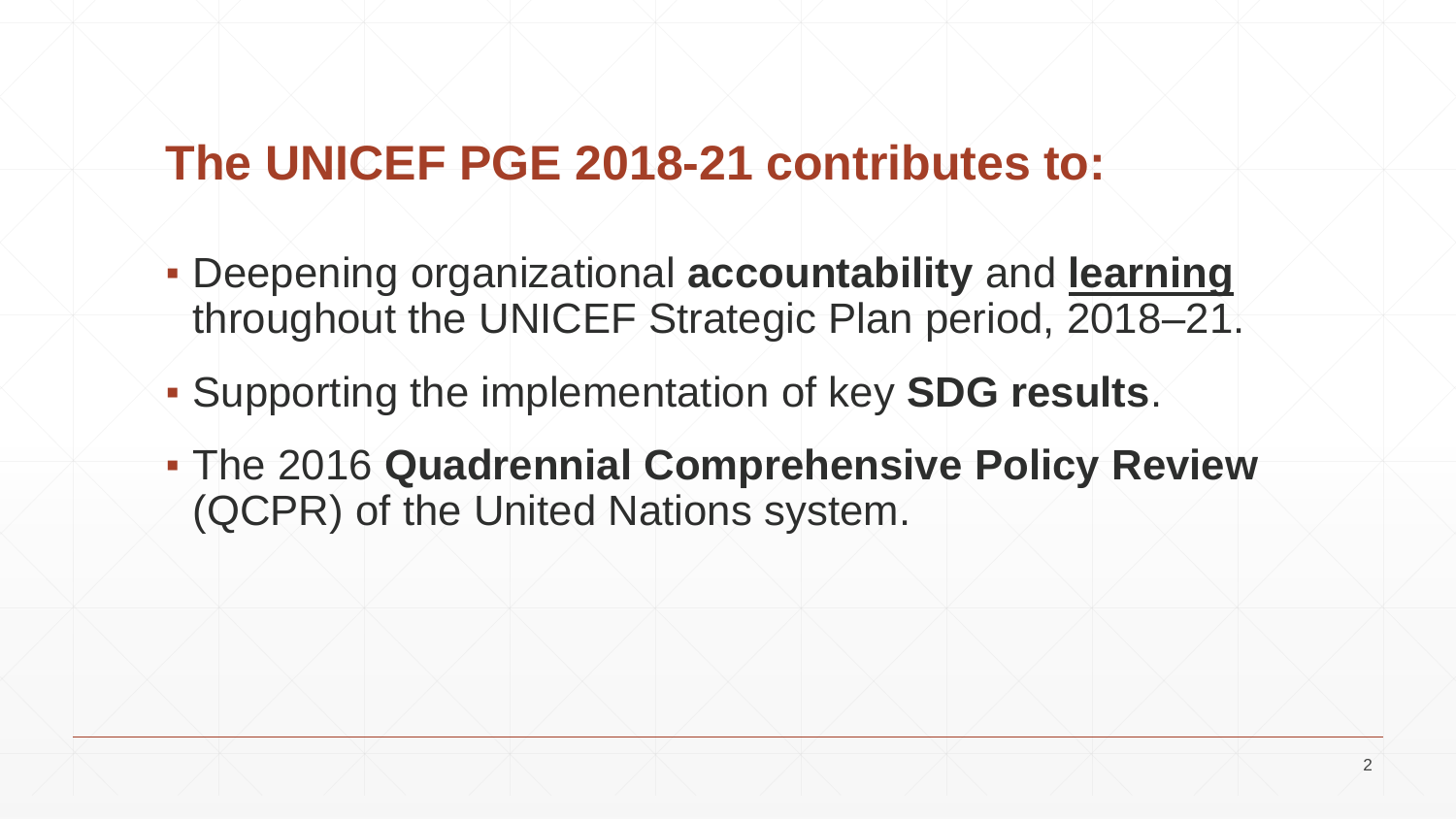#### **The PGE builds on Lessons Learnt from:**

- Careful analysis of areas in which evaluation evidence is required in support of achieving the targets of the **Strategic Plan** and the **2030 Agenda**.
- The implementation of the 2014–2017 Plan for Global Thematic Evaluations.
- Recent **assessments** of the evaluation function in UNICEF:
	- The 2017 United Nations Evaluation Group (UNEG) peer review of the evaluation function of UNICEF, and its management response
	- The 2015–2016 Multilateral Organization Performance Assessment Network's (MOPAN) institutional assessment of UNICEF
	- The UNICEF review of development effectiveness, 2012–2015
- **Costed evaluation plans** approved by the Executive Board as part of country programmes of cooperation
- Extensive consultation with the organization and with key **UN Partners**.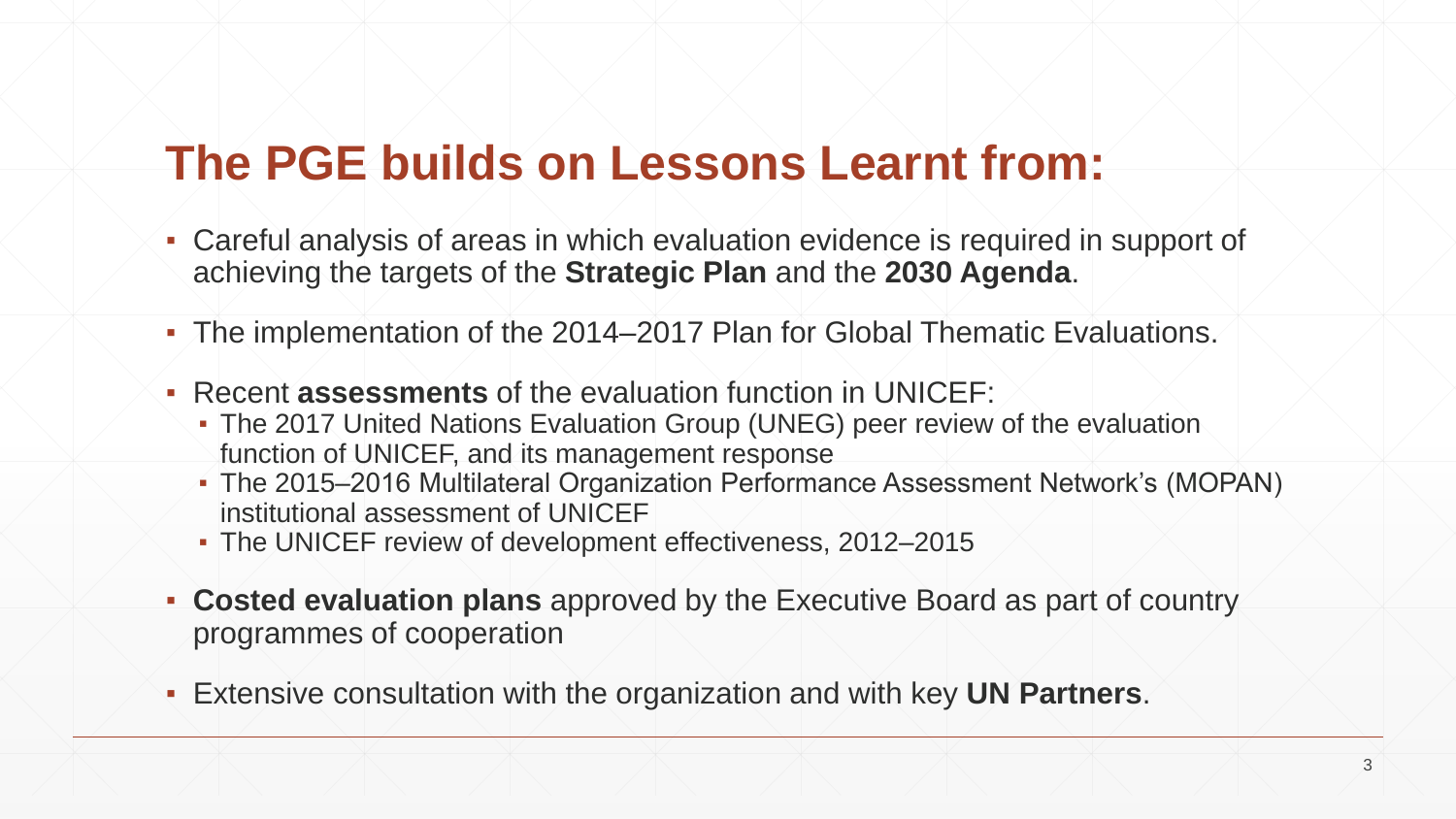#### **The PGE covers a wide range of issues:**

- **Sectoral** and **cross-sectoral** themes, such as education in emergencies, child protection systems, as well as humanitarian action and gender equality.
- The UNICEF **Strategic Plan**.
- The UNICEF **Gender Action Plan**.
- Key areas of work included in **Country Programmes** of Cooperation.
- Level 3 **Emergencies.**
- **Development Effectiveness** Reviews.
- **Joint Evaluations** with sister United Nations agencies and other partners.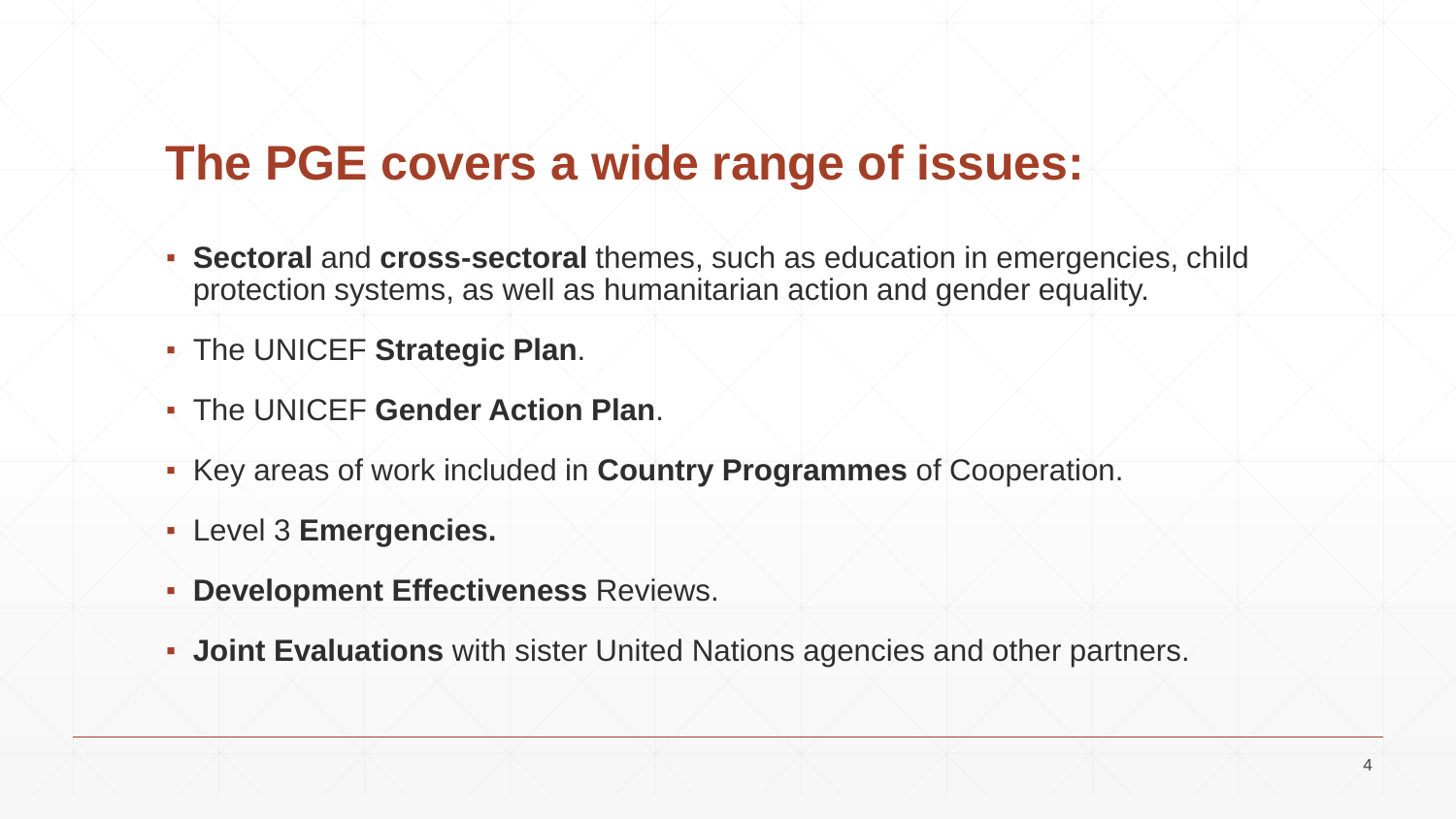#### **New approaches of the PGE:**

- Increased emphasis on evaluating the work of UNICEF and partners in **humanitarian** situations, backed by timely evaluations for improved learning and accountability.
- More attention to **evaluability** assessment, which will provide evidence for timely programme adjustments.
- **EXECTE:** Better use of **learning** from evaluation evidence, through more timely and responsive evaluation processes and products.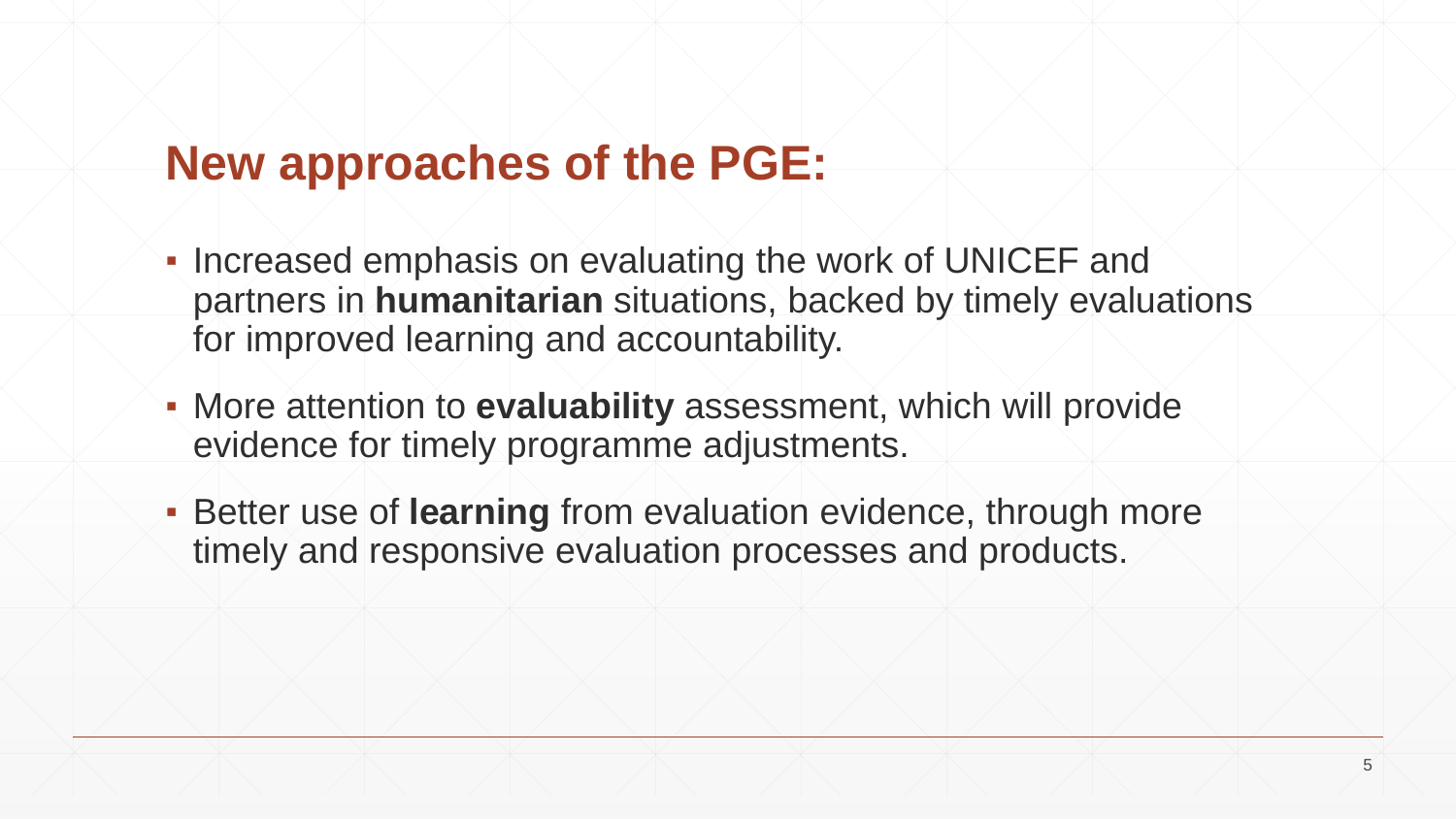#### **Scope of the PGE:**

- Includes priorities under each of the 5 **Goal Areas** as well as **Change Strategies and Enablers** (organizational performance factors) of the Strategic Plan.
- **The evaluation of humanitarian** assistance is mainstreamed in each component of the plan, in addition to dedicated evaluations of UNICEF response to Level 3 humanitarian situations.
- It includes **support by the Evaluation Office**, namely strengthening quality assurance for, and technical support, to all levels of the organization.
- It does NOT cover evaluations at the regional and country levels, such as described in the Costed Evaluation Plans annexed to CPDs, or Regional Offices' Multi-Country Evaluations.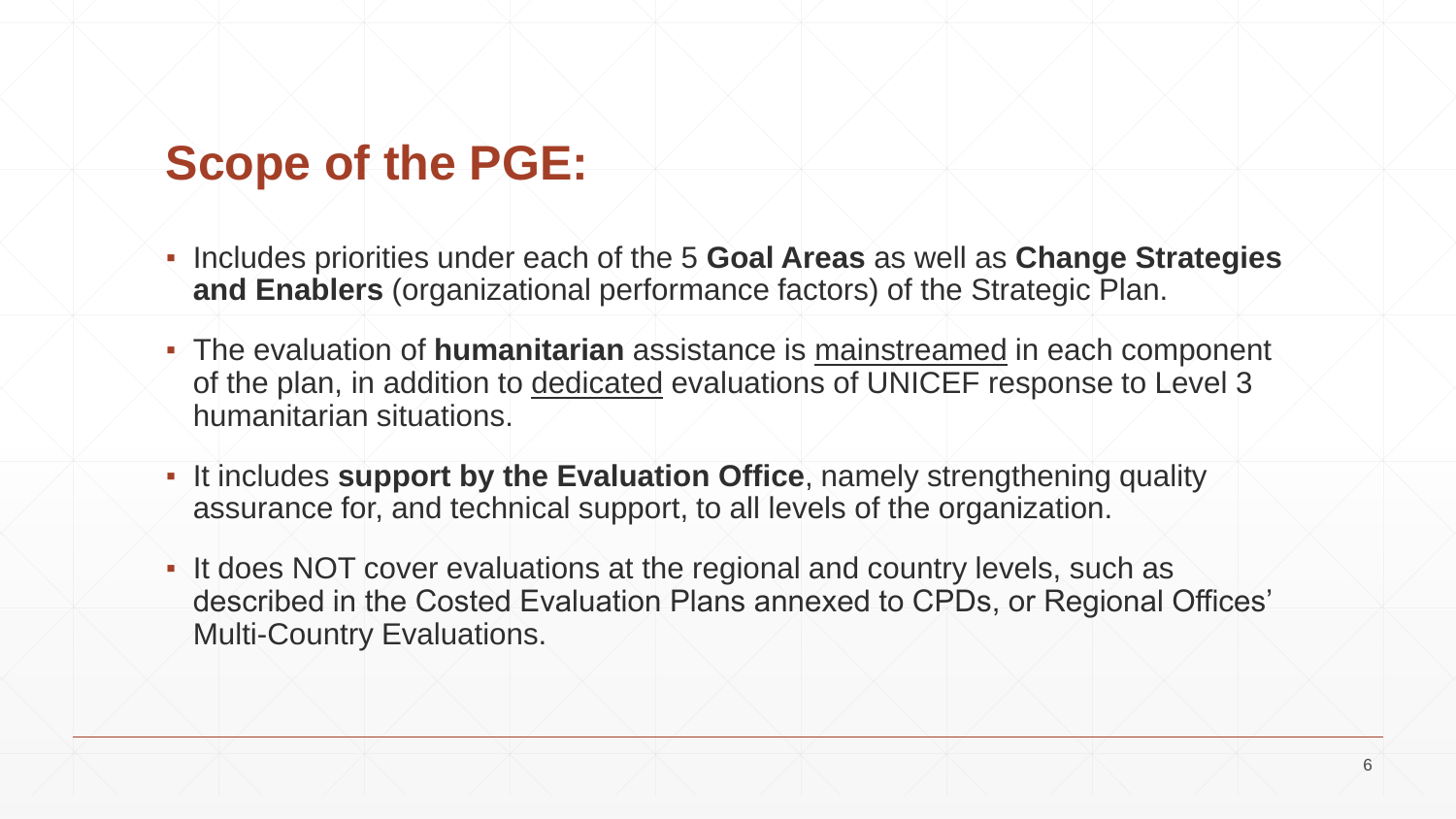#### **The PGE followed robust Selection Criteria (I):**

#### Contextual Criteria:

- **Use**, so as to influence initiatives of UNICEF and partners, joint UN programmes.
- Organizational **investment, risks** and evaluation trends and history: substantial investments by the organization.
- **Relevance**: linked to the SP, UNICEF commitment to 2030 Agenda; potential for scale-up and corporate learning; tailored to different programme environments.
- **Demand**: key issues identified by various levels of the organization and partners, analysis of the evaluation topics in the Costed Evaluation Plans of CPDs. cooperation;
- **Geographical and sectoral coverage**: the evaluation reflects the diversity of UNICEF programmes in terms of geography and sectoral or thematic focus;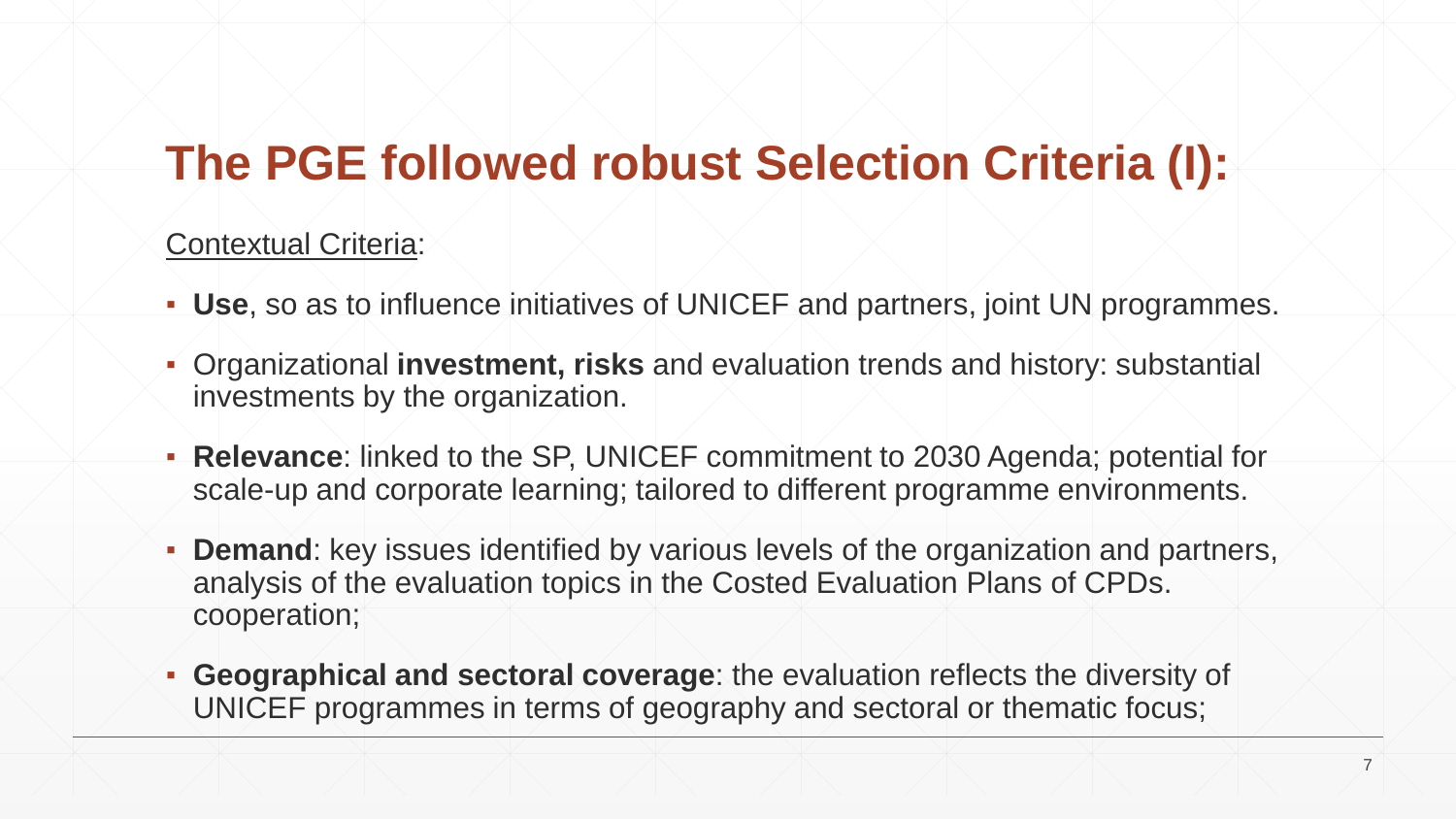#### **The PGE followed robust Selection Criteria (II):**

Feasibility Criteria:

- **Causality, attribution and contribution**: opportunity to focus on the unique contributions of UNICEF to the delivery of results for children.
- **Impact**: opportunity to trace the programme logic through to effectiveness and impact measurement.
- **Evaluability**: both in principle (clear programme logic or theory of change) and in practice (measures and data collected in association with programme logic).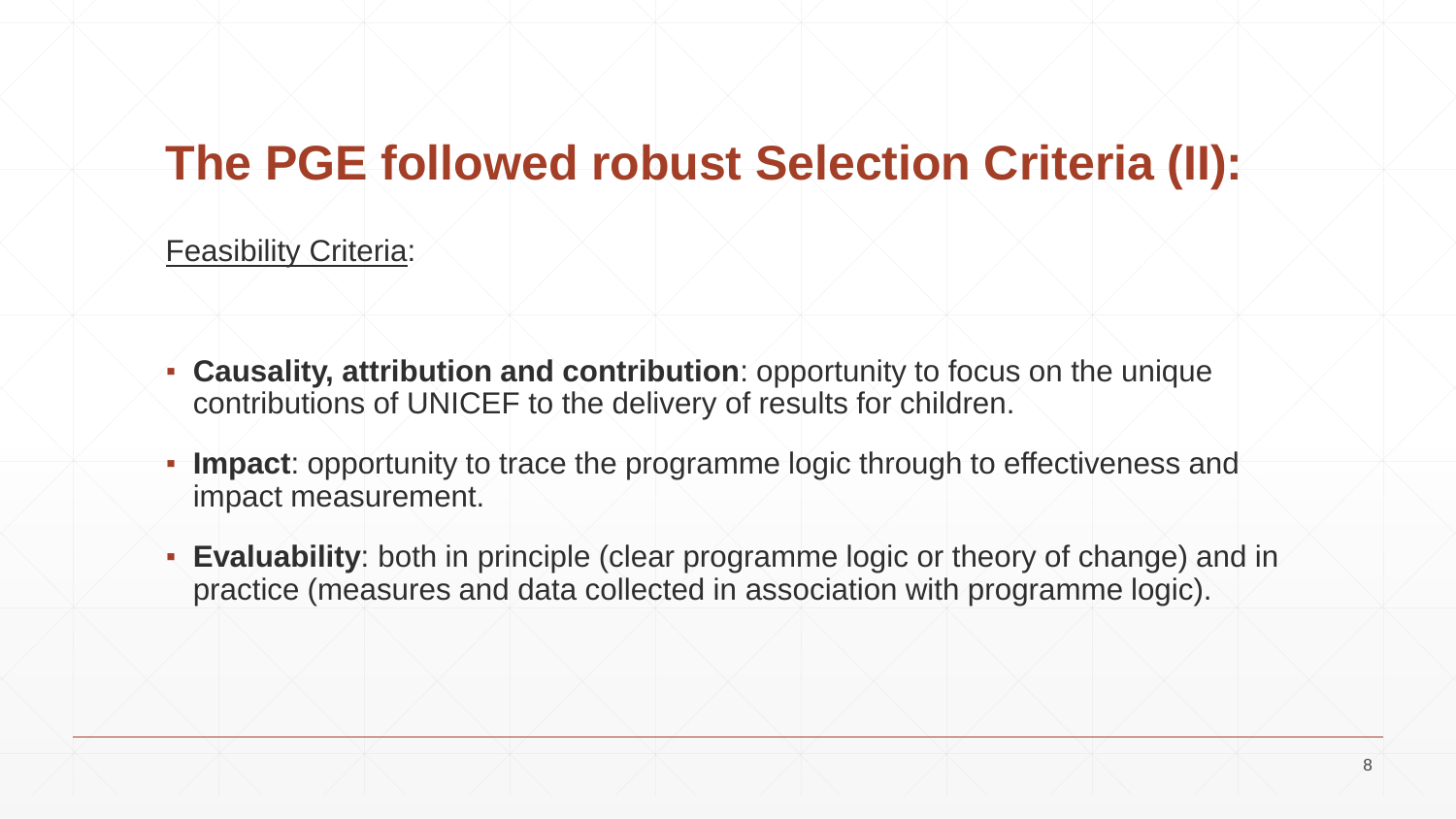#### **The PGE Evaluative Products include:**

- Evaluations of all **Level 3 Emergencies** at the corporate level, while working with regional offices to evaluate Level 2 emergencies. In addition, Evaluations of humanitarian action is included under each Goal Area.
- 22 Global **Thematic** Evaluations (11 rolled over from the previous Plan).
- 7 **Evaluability Assessments** of relatively new programmes (1 rolled over).
- 3 Evaluation **Syntheses** and **Reviews**.

▪ This represents an increase of 11 evaluative products from the previous Plan.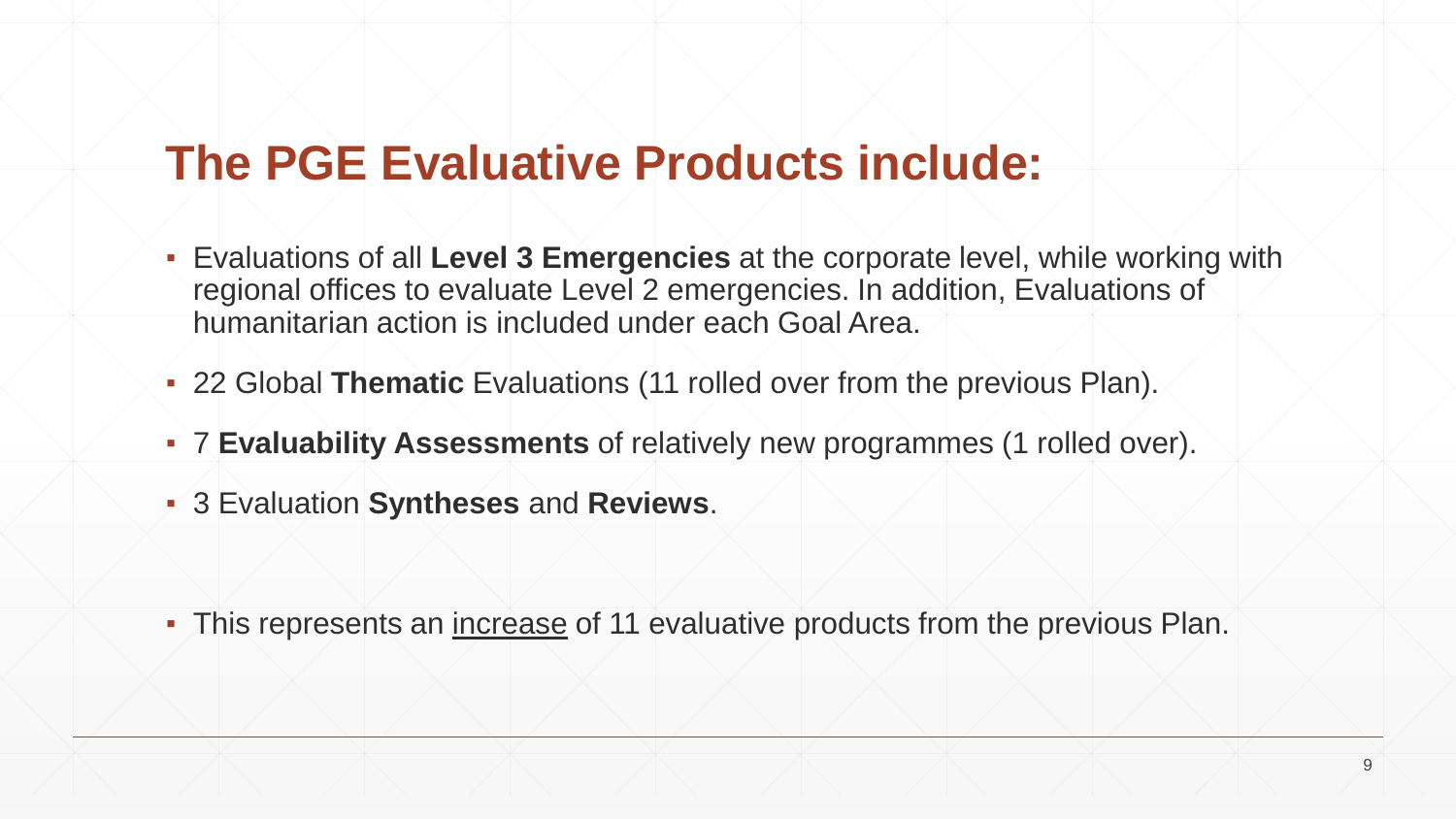### **List of PGE Products by Area of Work:**

| <b>UNICEF Strategic Plan, 2018-2021 component</b>              | <b>Number of evaluation products</b>                                                                                                                             |
|----------------------------------------------------------------|------------------------------------------------------------------------------------------------------------------------------------------------------------------|
| <b>Goal Area 1: Every child survives and thrives</b>           | <b>Six</b>                                                                                                                                                       |
| <b>Goal Area 2: Every child learns</b>                         | <b>Six</b>                                                                                                                                                       |
| Goal Area 3: Every child is protected from violence and abuse  | <b>Five</b>                                                                                                                                                      |
| Goal Area 4: Every child lives in a clean and safe environment | <b>Four</b>                                                                                                                                                      |
| Goal Area 5: Every child has an equitable chance in life       | <b>Three</b> (Equity is mainstreamed in all evaluations)                                                                                                         |
| Humanitarian action as a cross-cutting priority                | <b>Three</b> (Evaluation of UNICEF work in humanitarian situations also mainstreamed in<br>all Goal Areas, in addition to the evaluation of Level 3 emergencies) |
| <b>Gender equality as a cross-cutting priority</b>             | Evaluation of the Gender Action Plan, 2018–2021 (Gender equality also<br>mainstreamed in all Goal Areas)                                                         |
| <b>Change strategies and enablers</b>                          | <b>Four</b> (Change strategies and enablers also mainstreamed in all other evaluations)                                                                          |
| Joint evaluation products with other United Nations agencies   | <b>Five</b> (Joint evaluation products also included in above Strategic Plan components)                                                                         |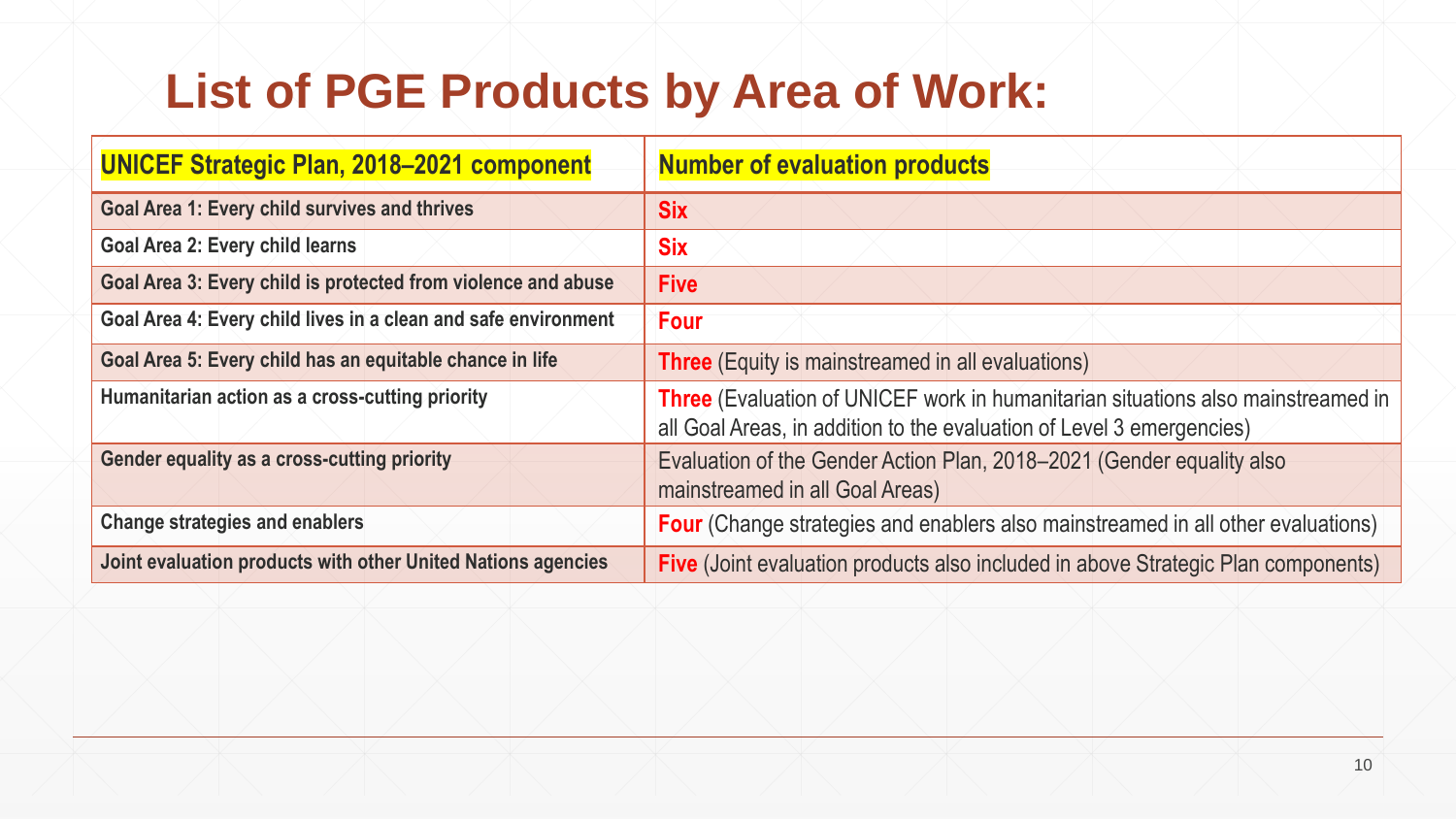### **The PGE contributes to SG Evaluation Strengthening**

- **Joint evaluations** with other United Nations entities will yield at least five evaluation products.
- UNICEF working with UN agencies to increase collaboration in the design and execution of evaluations, to **support Secretary-General's efforts** for systemwide strengthening and coordination of evaluations.
- Jointly contribute to **national evaluation capacity development**.
- Also actively support the evaluation of the **UNEG Strategy 2014–2019**.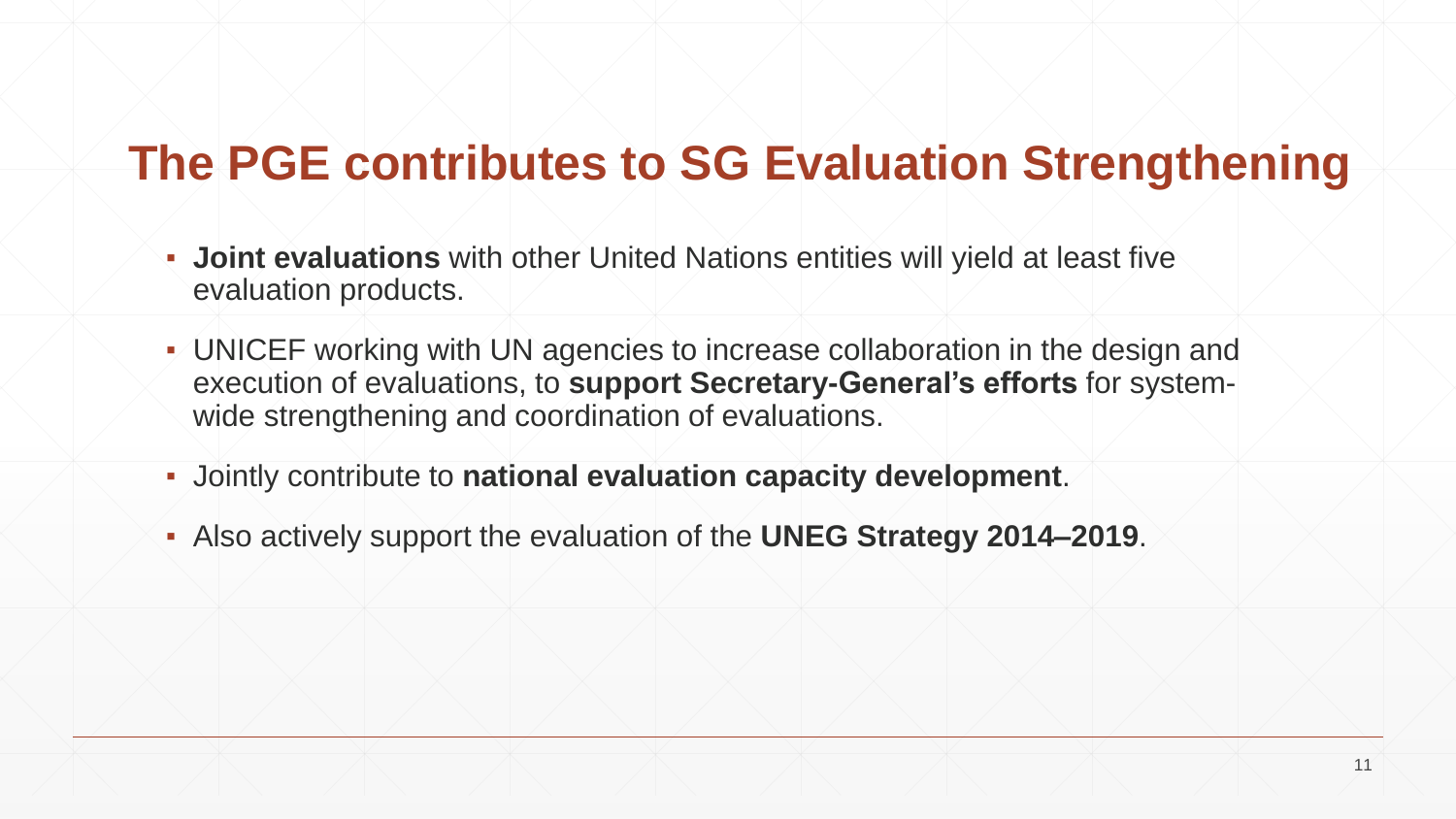#### **Other PGE Key Priorities: Methodological Work**

- **Updating Methodology to Evaluate Country Programme Results.** The equity focus (leaving no child behind) as a strong feature in the design/implementation of evaluations, and greater links with UNDAF evaluations.
- **Methodological studies:** addressing evaluation challenges, using international best practices, methods and tools delivering credible and timely evaluations.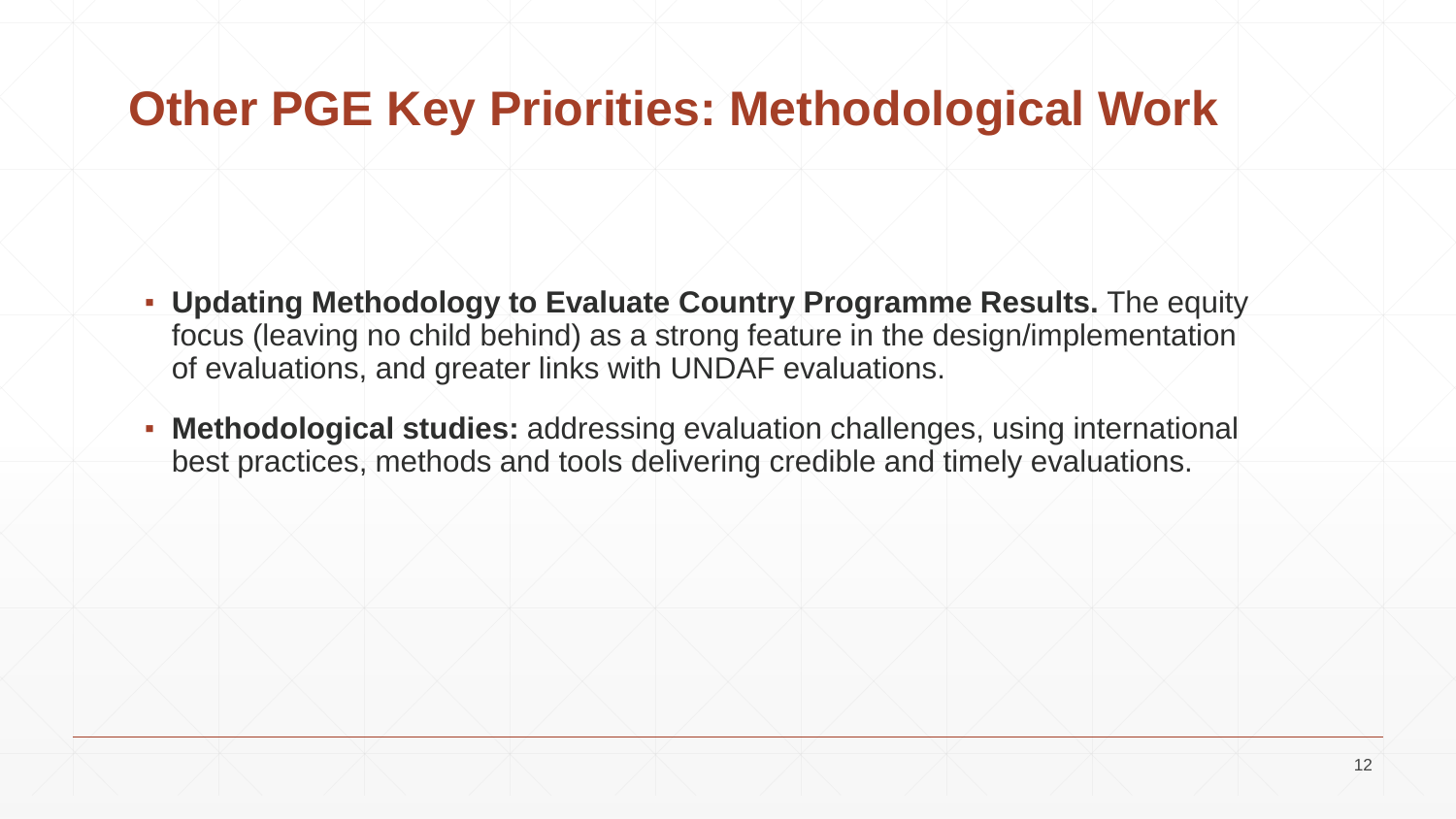#### **Other PGE Key Priorities: Partnerships**

- **Joint activities with United Nations system:** both development & humanitarian, remain an active member of the Inter-agency Humanitarian Evaluation group.
- **Supporting national evaluation capacity development,** with sister UN agencies: technical assistance, knowledge management and peer exchange.
- **Supporting evaluation partnerships:** EVALSDGs, EvalPartners, Global Parliamentarians Forum for Evaluation, the Active Learning Network for Accountability and Performance in Humanitarian Action.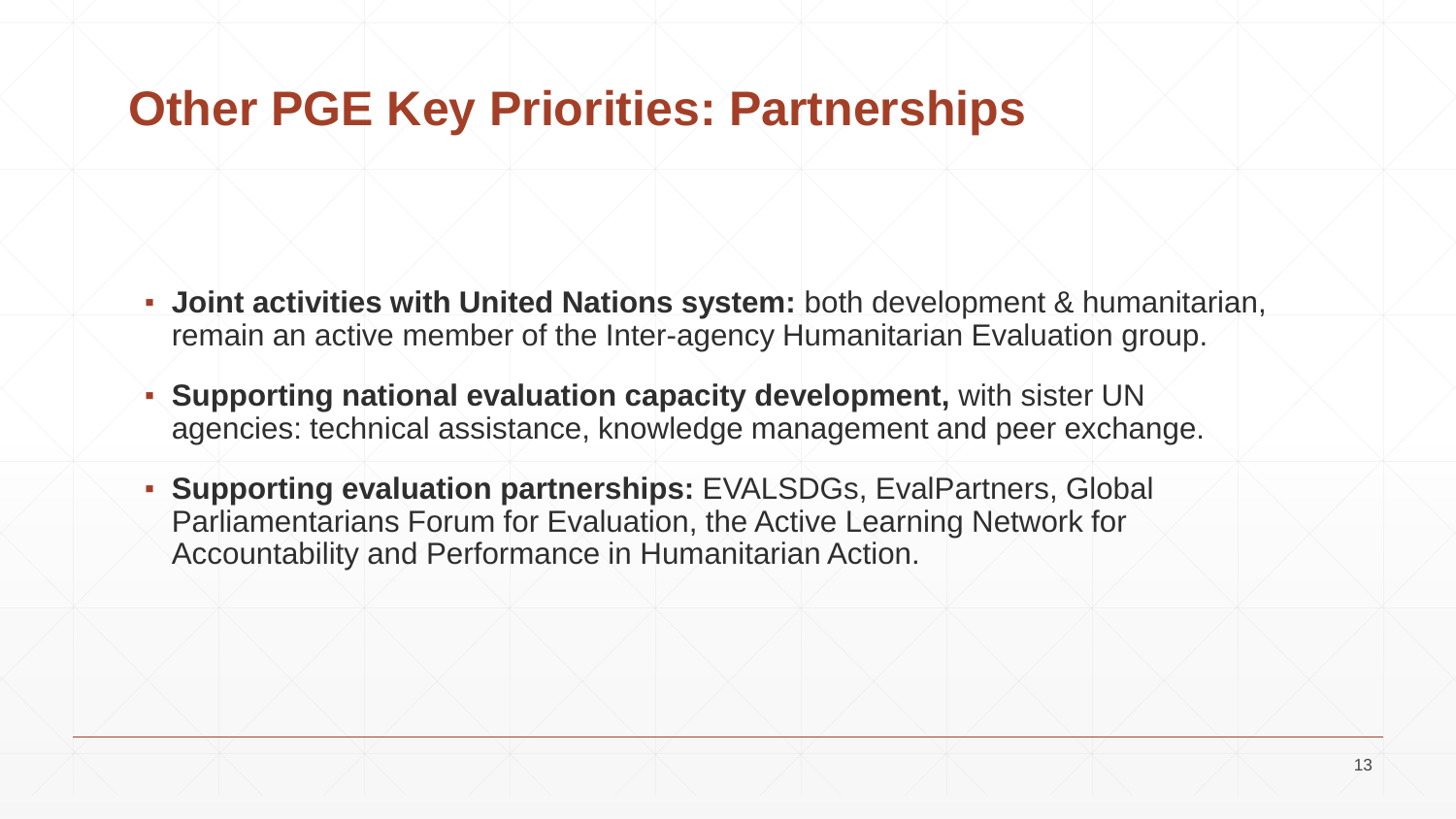#### **Other PGE Key Priorities: Quality Support and Oversight**

- **Enhancing evaluation quality and oversight:** support country- and regionaloffice evaluations facilitation - guidance, tools, training and improved systems; enhancement of evaluation skills and competencies among UNICEF staff.
- Establishment of an **external evaluation advisory panel** to provide technical advice upon request.
- Setting up a **pooled fund for evaluations** to reduce its reliance upon non-core resources (other resources) and enhance independence.
- **Accelerating innovation and the use of evaluations:** updating of user-friendly evaluation information systems, integration with other corporate information systems to support innovation in knowledge management and oversight activities.